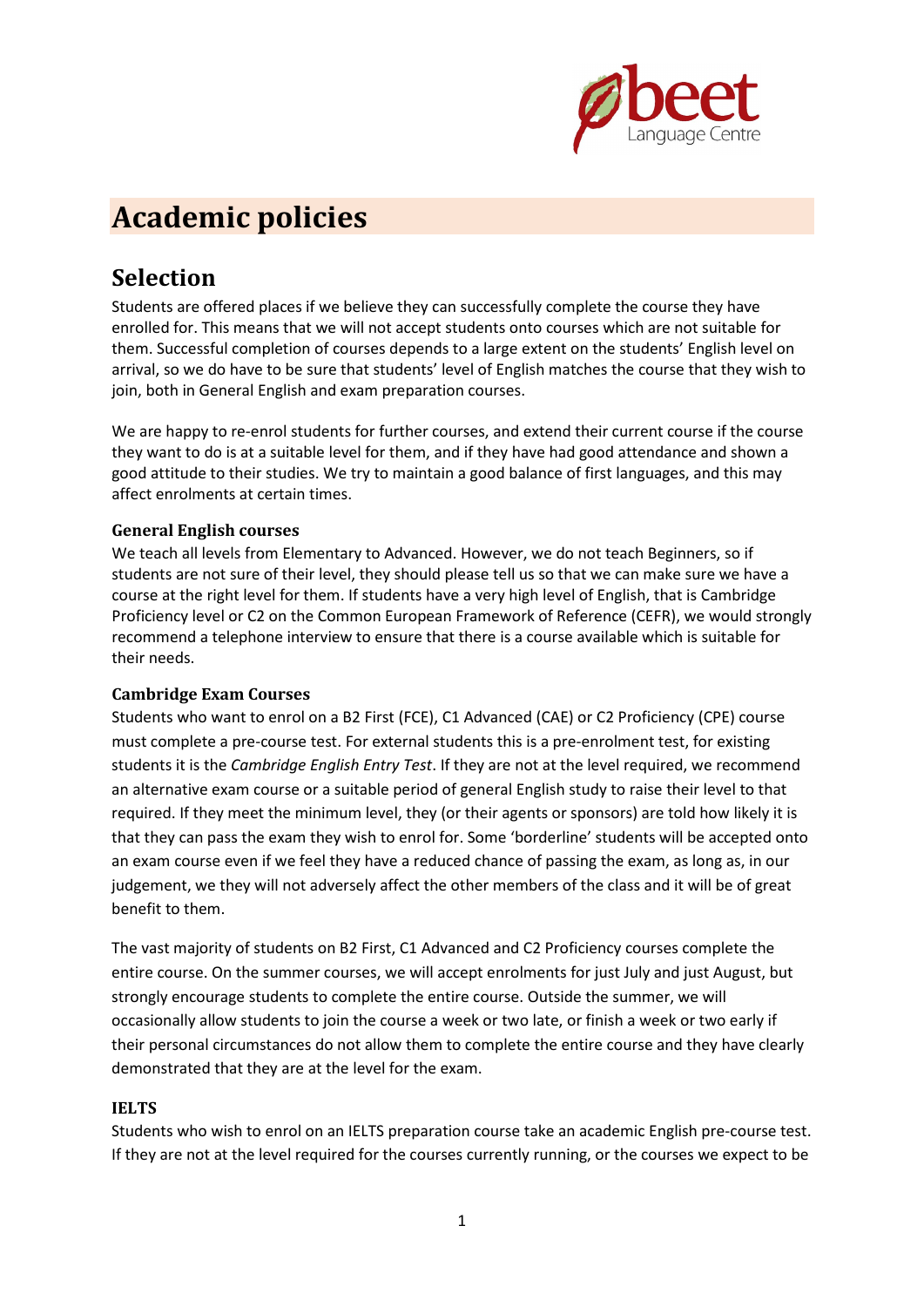running when they are at the school, we advise them to take a general English course before starting their IELTS course.

## **Placement**

#### **General English courses**

Before they arrive, students complete a placement test online. If, for some reason they haven't done this, they will do a placement test on their first day which consists of speaking, writing, listening, grammar, and reading and vocabulary. Speaking tests are not conducted for very large intakes during the summer; teachers assess students' speaking level on day one

#### **Cambridge English exam courses**

Students take a pre-course test which is more detailed than the pre-enrolment test to ensure that the course will be suitable for them and provide teachers with information about their strengths and weaknesses.

#### **IELTS Preparation**

Students do the listening part of the standard entry test and an academic English test, in addition to a spoken interview.

## **Course Levels**

We run courses at the following levels, subject to demand:

|                | <b>General English</b> | Cambridge English                | <b>IELTS</b> |
|----------------|------------------------|----------------------------------|--------------|
| C <sub>2</sub> | very advanced          | C <sub>2</sub> Proficiency (CPE) |              |
| C <sub>1</sub> | advanced               | C1 Advanced (CAE)                | 6.5          |
| $B2 - B2 +$    | upper intermediate     | B2 First (FCE)                   | 5.5          |
| $B1 - B1 +$    | intermediate           | B1 Preliminary (PET) (Option)    | 4.5          |
| $A2 - B1$      | pre-intermediate       |                                  | 4.0 (Option) |
| A <sub>2</sub> | elementary             | $\overline{\phantom{0}}$         |              |

### **Course Structure**

#### *Main Courses*

#### **General English Courses**

General English courses are based on course books and are linked to in-house syllabus check lists. We have a ten-week cycle at the end of which is a level test. Students who meet the requirements are promoted to the next level. This may involve a move from, for example, intermediate to upper intermediate or a move from intermediate level 1 to intermediate level 2.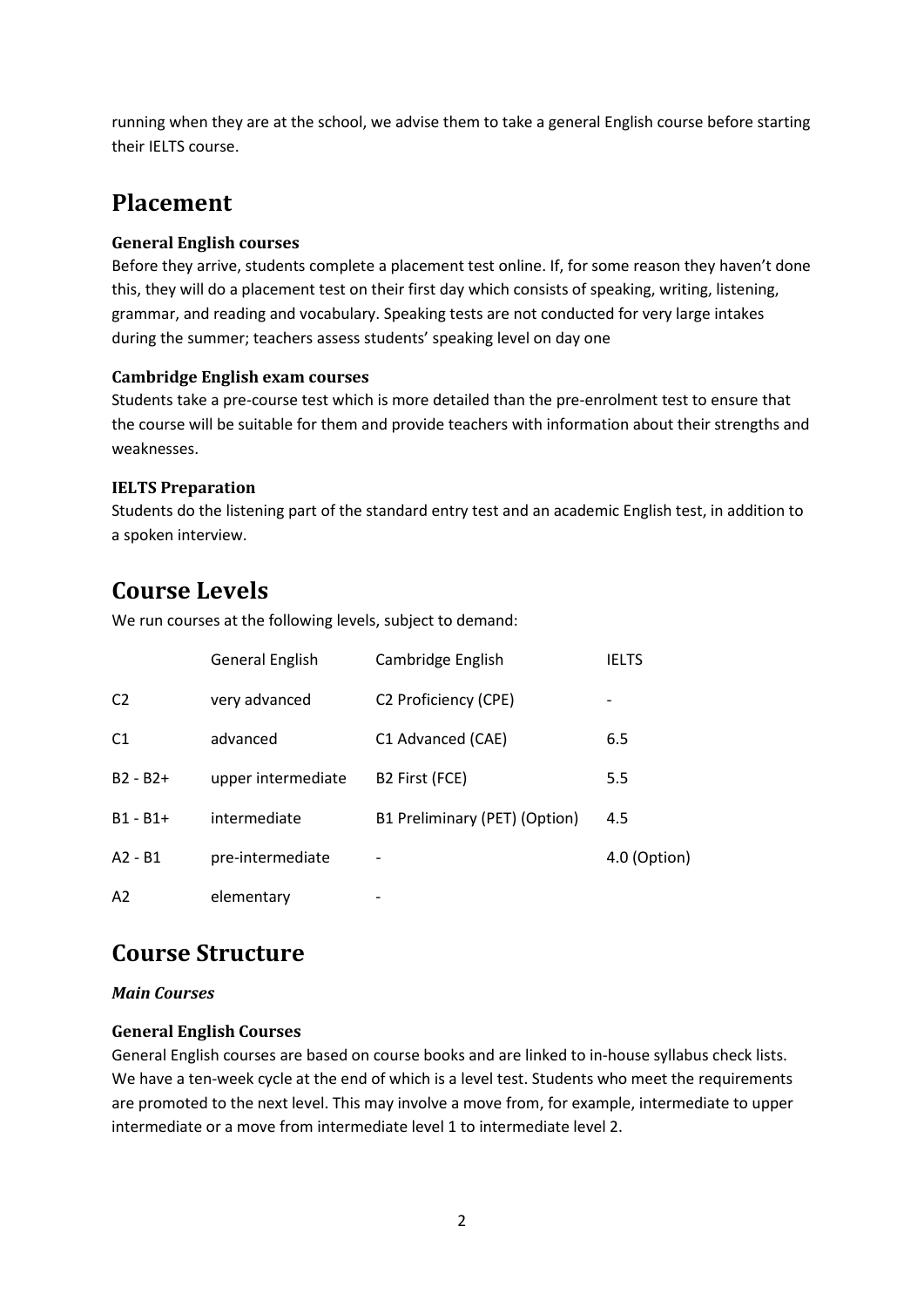#### **Cambridge English Exam Courses**

B2 First and C1 Advanced courses are 10 weeks long January to March. B2 First, C1 Advanced and C2 Proficiency courses are 12 weeks long March to June. B2 First and C1 Advanced courses are eight weeks long July to August. B2 First, C1 Advanced and C2 Proficiency courses are 12 weeks long September to December.

#### **IELTS Courses**

These are typically 10 to 12 weeks long, depending on the level and progress of the students, their target test dates and what stage other courses are at which they may wish to join or join the IELTS class from.

#### *Options Courses*

Cambridge English exam course option courses shadow the main course. RWV (Reading writing and vocabulary) and SPL (Speaking, Pronunciation Practice and Listening) and may reflect outcomes from main classes. Exam-style practice may also be included in order to expose students to specific types of task needed to pass exams, as well as providing empirical evidence of a student's progress.

### **Assessment**

On exam courses, students are assessed by doing practice tests, both partial tests done in class and a full mock exam. General English students are assessed using a mixture of coursework and written tests. At the end of a 10-week general English cycle, students do a level test, produced by the academic management team, which is uniform for all classes at that level. Some teachers formally assess students' speaking by means of a presentation or some other form of extended production, although some teachers feel that the students' performance in class is a better reflection of their overall speaking ability. Teachers pass on results and recommendations to the Director of Studies, who makes a decision about each individual student's next step. Less formalised coursebook review tests are done at regular intervals during the ten-week cycle. Although the majority of students tend to be promoted as a result of the ten-week level tests, they can be promoted at any time according to teacher recommendation which is based on in-class performance and testing.

When students leave the school with satisfactory attendance, they receive a certificate showing their teacher's assessment of their exit level of proficiency in the five core skills of the Common European Framework of Reference (CEFR) - listening, reading, spoken production, spoken interaction and writing - and comments on their progress during their course.

### **Focus on the individual**

One of the primary aims of the school is to provide students with a personal experience. This applies to all aspects of the school, not least in the classroom, where we believe it is important to focus on the needs and progress of each learner. This is built into the teaching style at the school, but it is also built into the design of the courses. For example, teachers conduct a brief in-class tutorial to establish the student's study goals, areas they want to focus on, and occupation/studies.

During the course, teachers conduct one-to-one tutorials with students every four weeks. This enables teachers to find out from students how they feel about their studies, discuss the students'